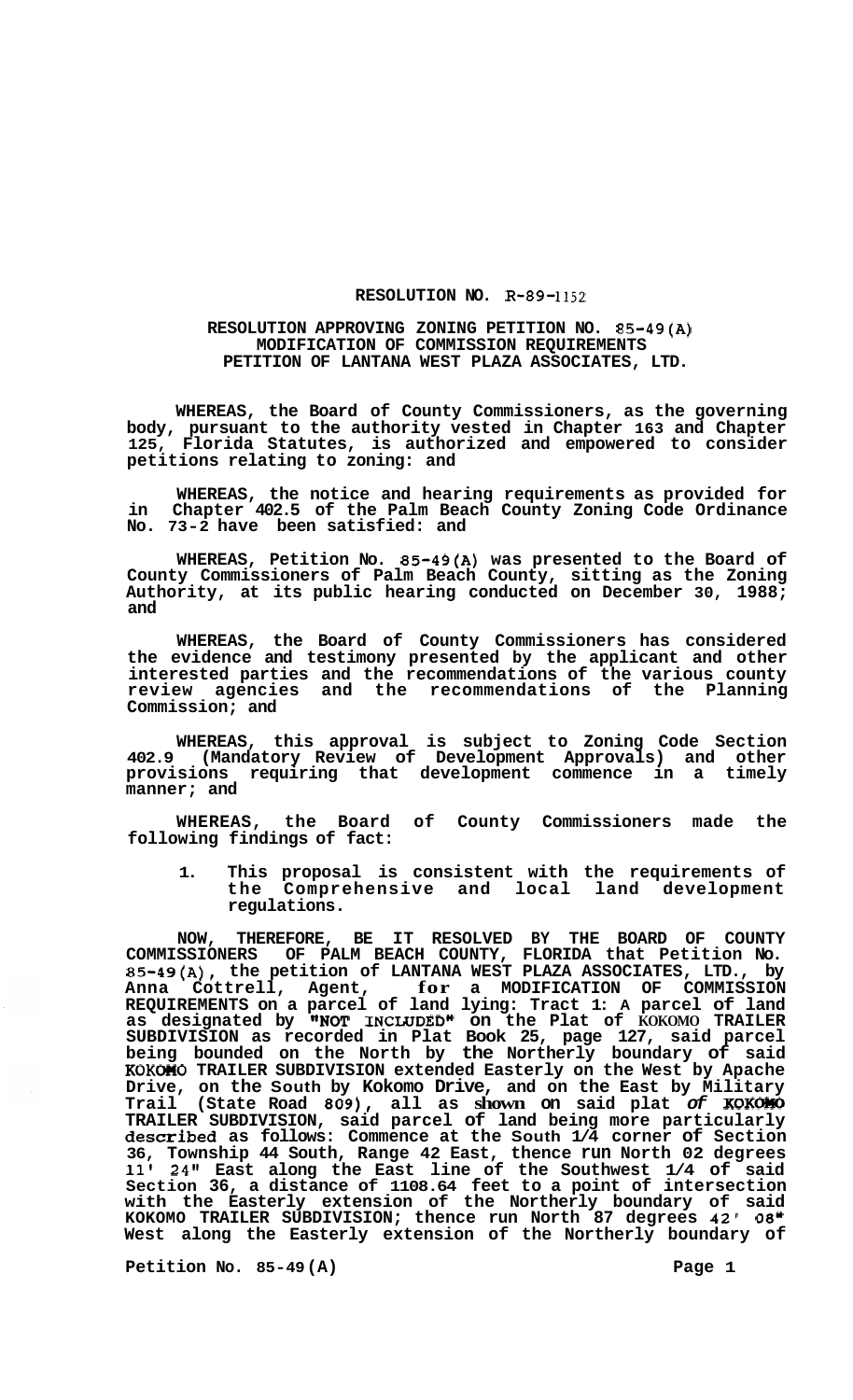**said KOKOMO TRAILER SUBDIVISION a distance of 49.72 feet to a point on the Westerly Right-of-way line of said Military Trail, said point being the Point of Beginning of the following described parcel of land thence continue North 87 degrees 42'** *08''* **West along the last mentioned course a distance of 163.90 feet to a point on the Easterly Right-of-way line of said Apache Drive said point being a Northeast corner of said KOKOMO TRAILER SUBDIVISION thence run South 02 degrees 19' 21" West along the Easterly Right-of-way line of said Apache Drive and along an Easterly boundary of said KOKOMO TRAILER SUBDIVISION a distance of 95.34 feet to a point on the Northerly Right-of-way line of said Kokomo Drive, thence run South 87 degrees 40' 39" East along the Northerly Right-of- Way line of said KOKOMO TRAILER SUBDIVISION, a distance of 166.99**  Way line of said KOKOMO TRAILER SUBDIVISION, a distance of 166.99 feet to a point on the Westerly Right-of-way line of said **Military Trail said Right-of-way line being the arc of a curve concave to the East and having a radius of 2914.93 feet; thence run Northwardly along the Westerly Right-of-way line of said Military Trail and along the arc of said curve to the right having for its elements a radius of 2914.93 feet, a central angle of 01 degree 52' 3411 and a chord bearing of North** *00* **degrees 27' 53" East an arc distance of 95.45 feet to the Point of Beginning, less the Right-of-way deeded to Palm Beach County by Official Record. Tract 2-A: A part of that portion of a parcel** *of* **land as designated by "NOT INCLUDED1@ on the Plat of KOKOMO TRAILER SUBDIVISION as recorded in Plat Book 25, page 127, of the public records of Palm Beach County, Florida, lying West of the East line of the Southwest 1/4 of Section 36, Township 44 South, Range 42 East, Palm Beach County, Florida, and being bounded on the North by Kokomo Drive, on the West by Apache Drive, and bounded partially on the East by Military Trail (State Road 809) all as shown on Plat of KOKOMO TRAILER SUBDIVISION said parcel of land being more particularly described as follows: Commence at the South 1/4 corner of said Section 36, thence run North 02 degrees 11' 24" East, on an assumed bearing, along the East line of the Southwest 1/4 of said Section 36, a distance of 297.42 feet to the Point of Beginning; thence North 87 degrees 40' 39" West, parallel with the Right-of-way of Kokomo Drive as shown on said plat, a distance of 215.50 feet to an intersection with the East Right-of- Way line of said Apache Drive; thence North** *<sup>02</sup>***degrees 19' 21" East along the Easterly Right-of-way line of said Apache Drive and along an Easterly boundary of said KOKOMO "RAILER SUBDIVISION a distance of 675.19 feet to a point on the Southerly Right-of-way line of said Kokomo Drive; thence run South** *87* **degrees 40' 39" East along the Southerly Right-of-way line of said Kokomo Drive and along a boundary line of said KOKOMO** TRAILER **SUBDIVISION a distance of 169.21 feet to a point on the Westerly Right-of-way line of said Military Trail, said Right-of-way line being the arc of a curve concave to the East and having a radius of 2914.93 feet thence run Southeastwardly along the Westerly Right-of-way line of said Military Trail and along the arc of said curve to the left, having for its elements a radius of 2914.93 feet, a central angle of 07 degrees 10 36" and a chord bearing of 8.4 degrees 10' 5711** ' **East, an arc distance of 365.11 feet to a point of intersection with the East line of the Southwest 1/4 of said Section 36, thence**  run **South 02 degrees 111 24" West along the East line of the Southwest 1/4 of said Section 36, a distance of 313.18 feet to the Point of Beginning, less the Right-of-way deed to Palm Beach County by Official Record Book 4716, page 595, located on the west** 

**Petition No. 85-49 (A) Page 2**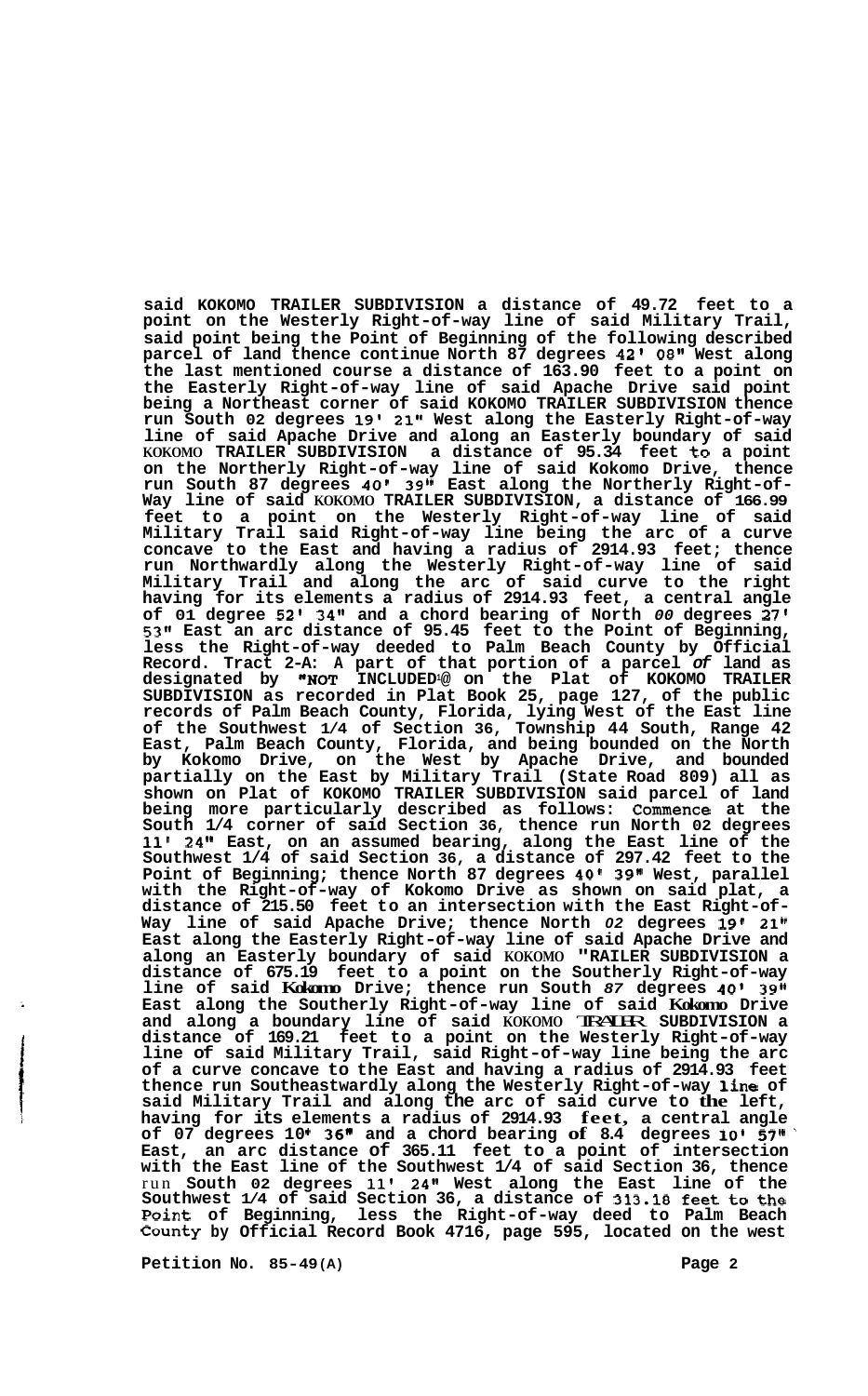**side of Military Trail (SR 809) on the north and south sides of Kokomo Drive, and bounded on the west by Apache Drive, in a CG-General Commercial Zoning District, was approved as advertised, subject to the following conditions:** 

- **1. The petition shall comply with all previous concitions of approval, unless expressly modified herein.**
- **2. Prior to certification, the site plan shall be amended to indicate the following:** 
	- The six (6) foot fence or wall around the play  $a.$ area.
- **3.**  The petitioner shall designate the three (3) parking spaces located behind the proposed day-care drop-off **spaces, as employee parking.**
- **4. The petitioner shall plant a 36 inch ficus hedge around the entire perimeter of the play area.**
- **5, The day care shall be limited to a maximum of 150 children.**
- *6.*  **No outdoor loudspeaker system shall be permitted on site.**
- *7,*  All site lighting shall be of low intensity, shielded and directed away from surrounding residential property **and right-of-way.**
- **8. Off premise signs shall not be permitted on site.**
- **9. Sewer service is available to the property. Therefore, no septic tank shall be permitted on the site.**
- **10. Water service is available to the'property. Therefore, no well shall be permitted on the site to provide potable water.**
- **11. Condition No. 4 of Petition No. 85-49, Resolution No. R-85-967, which presently states:** 
	- **"4. The developer shall be permitted a maxlimum of 15,500 square feet of retail commercial, until Military Trail has been four (4) laned from Melaleuca Lane to Lantana Road."**

**is hereby amended to read as follows:** 

**"In order to corply with the mandatory traffic performance standards the petitioner shall be restricted to the following phasing schedule: Except for the day care use** 

**a) No more than 11,000 square feet of retail commercial until construction has begun €or the widening of Hilitary Trail as a 4 lane section** 

**Petition No. 85-49(A) Page: 3** 

!

1